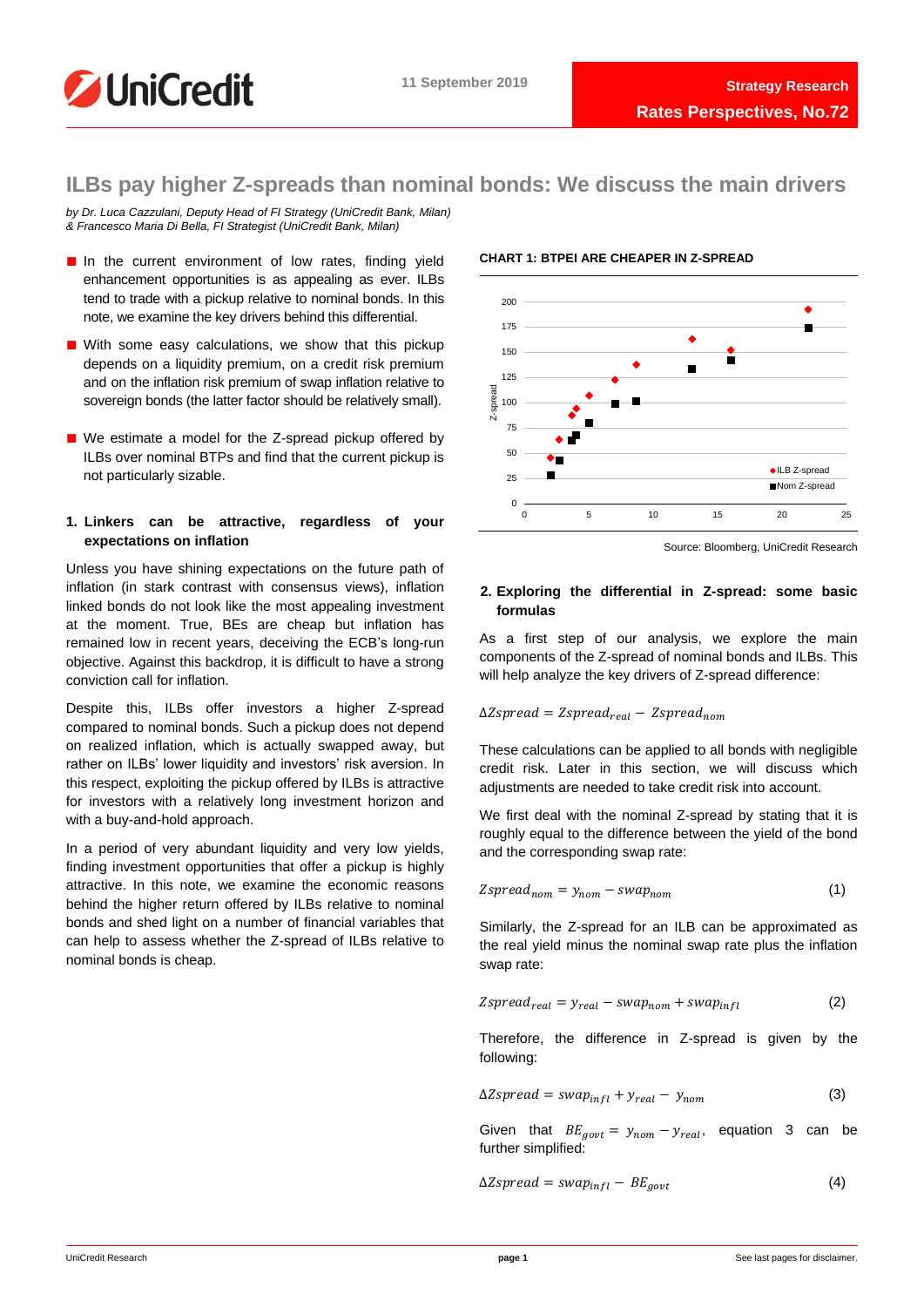

Equation 4 shows that the difference in Z-spread reflects the difference between swap inflation and the BE quoted by sovereign bonds. In particular, the spread will be positive as long as the inflation level quoted by ZC inflation swap contracts exceeds that of sovereign bonds.

To gain a better insight into equation 4, one must consider that nominal and real yields can be decomposed as follows:

$$
y_{nom} = r^* + \tau + \pi^e + Infl \, RP + Liq \, RP_{nom} + \eta_{nom} \tag{5}
$$

$$
y_{real} = r^* + \tau + Liq \, RP_{real} + \eta_{real} \tag{6}
$$

Where  $r^*$  is the real short-term yield,  $\tau$  is the term premium,  $\pi^e$  is the inflation expectation,  $Infl$  RP is the inflation risk premium, Liq  $RP_{nom}$  and Liq  $RP_{real}$  are the liquidity premiums for nominal and for inflation linked bonds respectively, and  $\eta_{nom}$  and  $\eta_{real}$  are the model residuals for nominal and inflation linked bonds respectively. Assuming that the residuals of the model have an average that is equal to zero, we can rewrite the BE as follows:

$$
BE = \pi^e + Infl\ RP + Liq\ RP_{nom} - Liq\ RP_{real} \tag{7}
$$

This can be rewritten as follows:

$$
BE = \pi^e + Infl\,RP - \Delta L\tag{8}
$$

where 
$$
\Delta L = Liq \, RP_{real} - Liq \, RP_{nom}
$$
 (9)

BE is hence a measure of inflation expectations and is influenced by inflation risk premium (to the upside) and by ILBs' liquidity premium (to the downside). Given that these two effects have an opposite sign, at least during quiet markets, BE should be a good indication of inflation expectations.

By substituting equation 8 into equation 4 we obtain:

$$
\Delta Z spread = [swap_{infl} - \pi^e] - Infl\,RP + \Delta L \tag{10}
$$

$$
\Delta Z spread = swap_{infl} RP - InflRP + \Delta L \tag{11}
$$

The spread between swap inflation and inflation expectations is likely to be higher when inflation uncertainty is high. Hence, the first two items in equation 11 tend to offset each other, leaving the liquidity premium of ILBs as the main driver of the premium offered by ILBs versus nominal bonds.

Lastly, the effect of credit risk should be taken into account. As the credit risk component mainly depends on the issuer's creditworthiness, it affects both nominal and real bonds. Therefore, its impact on the Z-spread difference is broadly nil. However, the difference in the cash flow structure of ILBs relative to nominal bonds affects pricing. Indeed, ILBs accrue inflation over time, and this inflates their gross price.

As a result, when purchasing an ILB, an investor has to face a more significant outflow compared to a nominal bond with equal notional amount. Although at maturity the investor in ILB will be entitled to receive inflation compensation, he/she will be exposed to a larger potential loss during the investment period. This difference becomes relevant during times of widening credit spreads, when investors are generally unwilling to pay large cash amounts upfront. When this factor is taken into consideration, equation 11 becomes the following:

$$
\Delta Z spread = \Delta L + f(accr. infl) + [swap_{infl}RP - InflRP]
$$
\n(12)

Equation 12 shows that the higher Z-spread offered by ILBs relative to nominal bonds depends on a liquidity premium, on a credit risk premium and on the relative inflation risk premium of swap inflation relative to sovereign bonds (the latter factor should be relatively small).

# **3. BTPeis vs. BTPs: estimating a model for the Z-spread difference**

In the previous section, we showed that the Z-spread pickup offered by ILBs depends mainly on two risk premiums: liquidity and credit risk.

Hence, an investor should always expect to obtain an extracompensation when he or she purchases an ILB rather than a nominal bond. Therefore, the question is: "what is a fair value for this compensation?"

We focus on Italian BTPeis and use monthly data from January 2013 to July 2019. Since we are interested in capturing a stable and structural relationship, we prefer avoiding the period 2011-12, which was likely dominated by transitory, one-off factors.

In the first step, we create a constant maturity series of BTPs' and BTPeis' Z-spreads by linearly interpolating the nominal and real curves. We choose the 10Y tenor.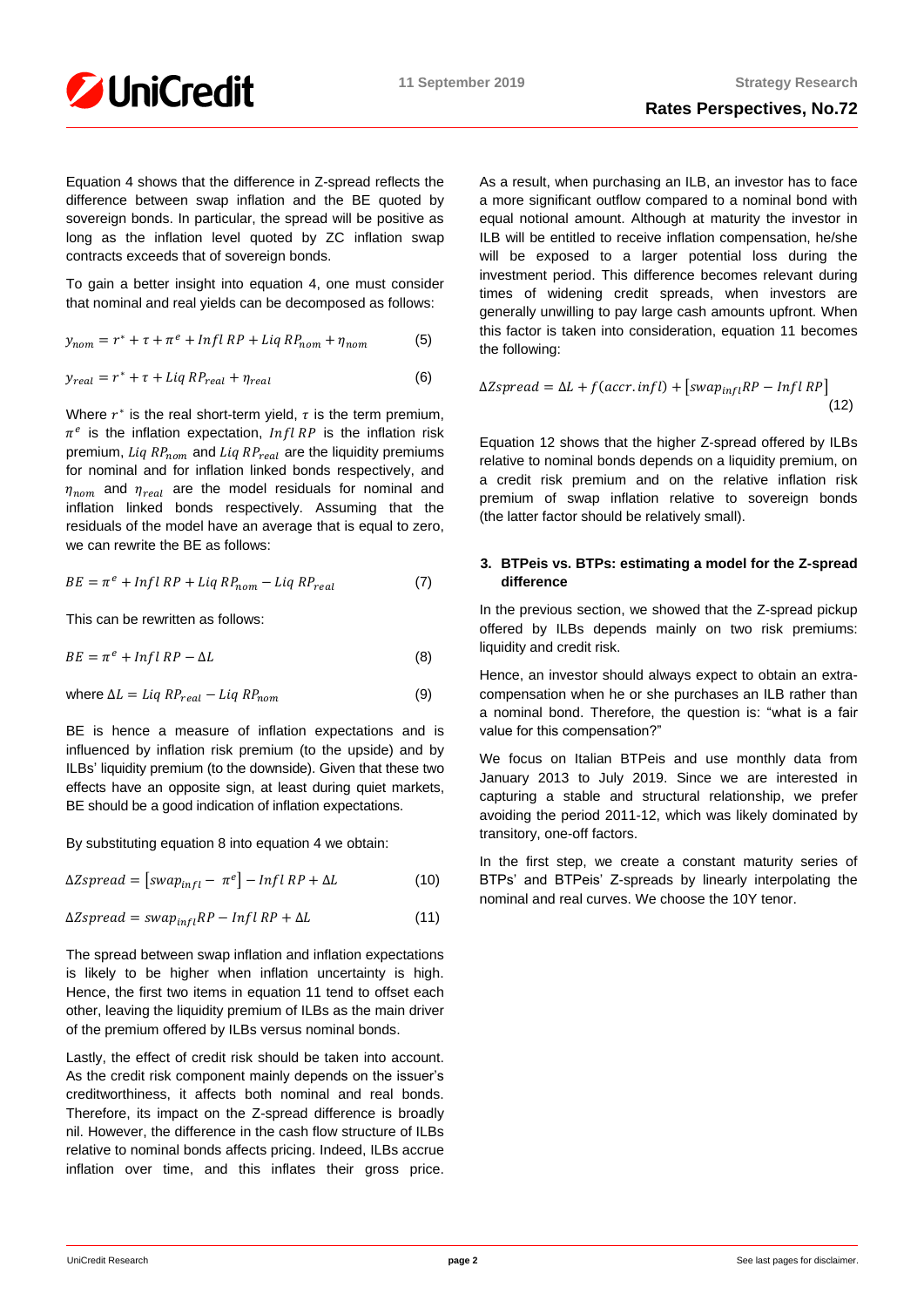



# **CHART 2: Z-SPREAD DIFFERENTIAL (10Y TENOR)**

Source: Bloomberg, UniCredit Research

Chart 2 illustrates the dynamics of the Z-spread difference at the 10Y tenor. The Z-spread difference has been positive on average (35bp), ranging from a minimum of 10bp to a maximum of 60bp.

The difference appears reasonably stationary, which is important given that we showed, in the previous paragraph, that this spread is the sum of various risk premiums.

A key issue is how much of the change in the Z-spread difference we are able to explain. Moreover, it is important to assess, from an historical point of view, if the Z-spread pickup offered by ILBs is either sizeable or subdued.

Following equation 12, we focus on liquidity risk premium and on credit risk premium by using the following:

 $\Delta Z$ spread =  $\alpha + \beta_1 M$ kt Liq factor +  $\beta_2 ILB$  Liq factor  $+ \beta_3 C$ redit premium  $+ \epsilon$ 

Since risk premiums are unobservable, one needs to find variables that can be used as a proxy.

Following Pflueger and Viceira in *Return Predictability in the Treasury Market: Real Rates, Inflation, and Liquidity*, we select a number of observable variables that can measure liquidity differentials between two asset classes:

**TABLE 1: FINANCIAL VARIABLES THAT TRACK THE LIQUIDTY PREMIUM**

| <b>Market liquidity factor</b>                                                         | <b>Correlation</b><br>with Z-sp diff. |
|----------------------------------------------------------------------------------------|---------------------------------------|
| 6M Euribor-OIS spread                                                                  | 41%                                   |
| 2Y swap-OIS spread                                                                     | 49%                                   |
| 2Y swap-Schatz spread                                                                  | $0\%$                                 |
| OIS-repo spread (difference 1-week OIS and the 1-week<br>GC repo rate on German Bunds) | $-25%$                                |
| ECB financial market stress indicator                                                  | -8%                                   |
| UCG risk appetite indicator                                                            | $-7%$                                 |
| <b>ILB liquidity factor</b>                                                            | Correlation<br>with Z-sp diff.        |
| BTPeis outstanding (% of total debt)                                                   | 12%                                   |
| BTPei trading volume relative to BTPs                                                  | 5%                                    |

Source: Bloomberg, UniCredit Research

The first six variables serve as good proxies of a general preference for liquidity in the eurozone. During periods of flight-to-liquidity, these spreads widen significantly but ease during more quiet periods. Hence, their correlation with the Z-spread pickup offered by ILBs should be positive. Over the period analyzed, the first two variables have a positive and strong correlation with the Z-spread differential, while the other factors have a negligible or slightly negative correlation.

The last two factors relate more specifically to BTPei relative to BTPs. HICP-linked Italian government bonds represent a relatively small share of Italy's debt (around 7/8%). Thus, this asset class is likely to be relatively less liquid. Furthermore, as data from Euro-MTS show, the trading of BTPei is much lower than that associated with BTPs. When BTPeis' amount outstanding or trading volume increases, the Z-spread pickup offered by ILBs should reduce. Counter-intuitively, table 1 shows that in both cases correlation is positive but poor in absolute terms. Possibly, it has to do with investors not expecting a change in BTPeis' issuance that could have a significant impact on pricing.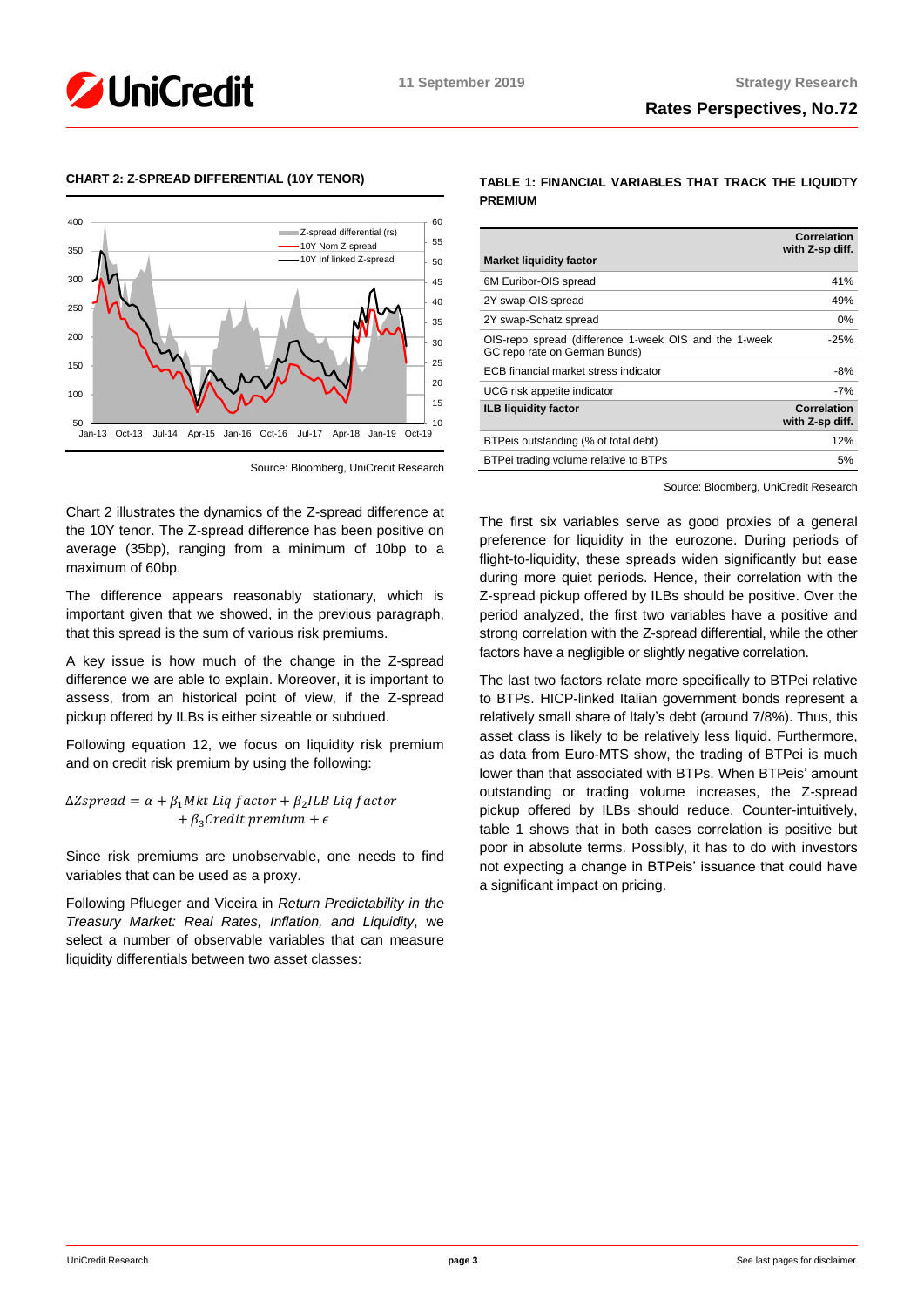



# **CHART 3: LIQUIDITY MEASURES FOR BTPEI VS. BTPS**

Source: Bloomberg, UniCredit Research

The 10Y BTP-Bund spread and the bid-ask yield spread on 5Y on-the-run BTPs were selected to serve as a proxy for the last component. We did not explicitly take into account the accrued inflation given that, at this stage, we were working with an interpolated series rather than with specific bonds.

Clearly, we could not use all the variables together. Therefore, we needed to select a subset. The figures shown in the Table 1 suggests that the 6M EUR-OIS spread and the 2Y swap-OIS spread show the strongest correlation. In addition to these variables, which should track general liquidity preference, we also used variables that are more specific to the asset class.

The table below shows the coefficient estimates for a select number of model specifications:

# **TABLE 2: MODEL ESTIMATE (10Y MATURITY)**

| A       | B       | C        | D        | Е       | F           | G       | н       |
|---------|---------|----------|----------|---------|-------------|---------|---------|
| $-32.0$ | $-43.4$ | 11.4     | 11.2     | $-31.3$ | $-47.5$     | 22.3    | 20.5    |
| 0.68    |         | 0.59     |          | 0.59    |             | 0.54    |         |
|         | 0.69    |          | 0.58     |         | 0.69        |         | 0.58    |
| 5.24    | 6.57    |          |          | 7.27    | 8.79        |         |         |
|         |         | $-44.91$ | $-59.26$ |         |             | 63.58   | 45.33   |
| 0.07    | 0.06    | 0.08     | 0.08     |         |             |         |         |
|         |         |          |          | $-0.74$ | $-0.70$     | $-0.88$ | $-0.81$ |
|         |         |          |          |         |             |         |         |
| 49.2%   | 52.8%   | 47.3%    |          |         | 34.4%       | 22.0%   | 27.7%   |
|         |         |          |          |         | 50.3% 25.0% |         |         |

\*Coefficients in bold denote a 95% significance.

Source: UniCredit Research

The first four model specifications are those with the best  $R^2$ . The coefficients of the market liquidity factors have the expected sign and are statistically significant. At 95%, the coefficient of the share of BTPei of total debt is positive (although we would expect a negative sign) and significant, while the trading intensity associated with them is somewhat less significant, but has the expected sign.

Table 2 also shows that the BTP-Bund spread is a much better explanatory variable than the bid-ask spread of BTPs. Based on the residuals of the first four models, we were able to build a rich/cheap indicator for the Z-spread difference. The indicator is shown below.

**CHART 4: RICH/CHEAP INDICATOR**



Source: Bloomberg, UniCredit Research

The indicator is negative (i.e. ILBs are rich) if the models' results exceed the Z-spread differential on average. Otherwise, ILBs are cheap if the indicator turns positive. By construction, the indicator has an average that is equal to zero. Over the last few months, the indicator has been negative, implying that the four models' results have, on average, exceeded the actual Z-spread. Nevertheless, as highlighted in Chart 2, the Z-spread differential has been significant.

# **4. BTPeis vs. BTPs: looking at each bond in detail**

In this final section, we estimate a model similar to the one cited in the previous section but which uses individual bonds rather than a constant maturity series. In this way, we are able to analyze relative value in greater detail and can also use bond-specific information, such as an index ratio or price.

Given that our analysis involves both a cross section dimension (different bonds) and a time series dimension, it was carried out by using panel:

 $ΔZspread(BTPei<sup>i</sup>) = c<sub>0</sub><sup>i</sup> + c<sub>1</sub> * [6M EUR – OIS] + c<sub>2</sub> *$  $[BTP - BUND] + c_3 * log(maturity<sup>i</sup>) + c_4 * [gross price<sup>i</sup>] + \epsilon<sup>i</sup>$ 

In line with the analysis cited in the previous section, we assume, in the model specification, that the Z-spread difference of each BTPei relative to the corresponding nominal BTP depends on liquidity preference (we employed 6M EUR-OIS, as its weekly correlation with the Z-spread differential tends to be higher than other market liquidity factors) and on the credit risk component (BTP-Bund spread).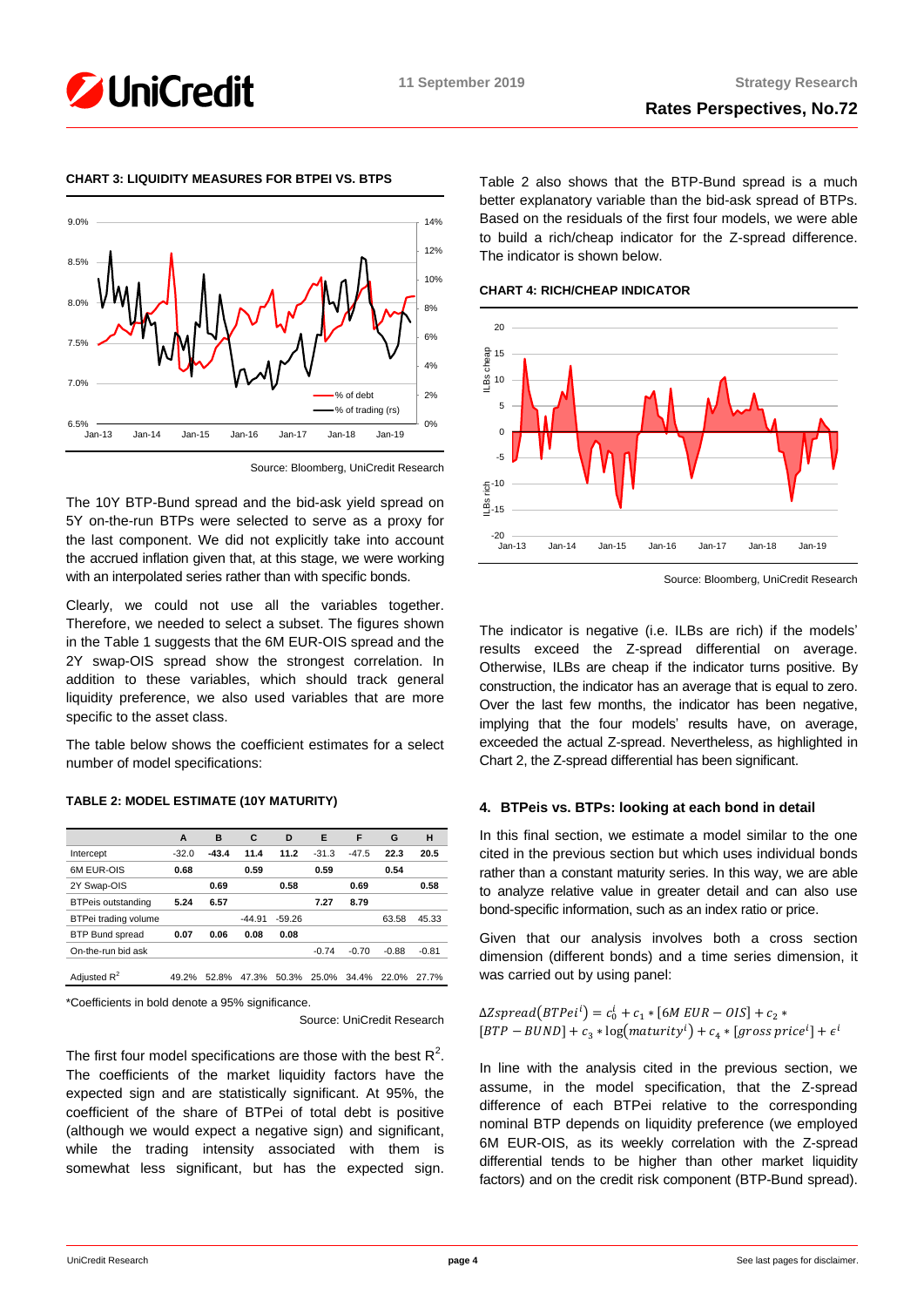

In addition, we let the difference in Z-spread also depend on the maturity of the bond as well as on its gross price. The latter was computed as the product of the clean price and the index ratio, hence overlooking coupon accruals.

In this estimation, we used weekly data from January 2013 to July 2019. The results of the estimation are shown in the following table:

| Variable               |                    | <b>Coefficient</b> | <b>StErr</b> | <b>T-stat</b> |
|------------------------|--------------------|--------------------|--------------|---------------|
| 6M EUR - OIS           | C <sub>1</sub>     | 0.47               | 0.03         | 14.05         |
| <b>BTP-Bund spread</b> | C <sub>2</sub>     | 0.06               | 0.00         | 17.58         |
| Log (maturity)         | $C_3$              | 3.38               | 0.84         | 4.00          |
| Gross price            | C <sub>4</sub>     | $-0.35$            | 0.02         | $-15.25$      |
| <b>BTPEI Sep19</b>     | $c_0$ <sup>i</sup> | 49.03              | 3.81         | 12.87         |
| <b>BTPEI Sep21</b>     | $c_0$ <sup>i</sup> | 47.32              | 3.85         | 12.30         |
| <b>BTPei May22</b>     | $c_0$ <sup>i</sup> | 43.01              | 3.49         | 12.33         |
| BTPei May23            | $c_0$              | 45.97              | 3.62         | 12.70         |
| <b>BTPei Sep23</b>     | $C_0$              | 52.23              | 4.22         | 12.38         |
| <b>BTPei Sep24</b>     | $c_0$ <sup>i</sup> | 45.22              | 3.91         | 11.58         |
| <b>BTPei Sep26</b>     | $c_0$ <sup>i</sup> | 54.97              | 4.31         | 12.76         |
| BTPei May28            | $c_0$ <sup>i</sup> | 41.08              | 3.93         | 10.46         |
| <b>BTPei Sep32</b>     | $c_0$ <sup>i</sup> | 33.08              | 4.04         | 8.19          |
| <b>BTPei Sep35</b>     | $C_0$              | 37.18              | 4.84         | 7.68          |
| <b>BTPei Sep41</b>     | $c_0$ <sup>i</sup> | 45.73              | 4.75         | 9.62          |
| Adjusted $R^2$         | 62%                |                    |              |               |

Source: Bloomberg, UniCredit Research

The coefficient for the 6M EUR-OIS and the BTP-Bund is roughly in line with the estimate presented in the previous section, which suggests a good stability of the model. The coefficient related to time to maturity has a positive sign, which indicates that the pickup offered by ILBs tends to grow the farther we move along the curve. Finally, gross price has a negative effect on the Z-spread pickup. This can seem counterintuitive given what was discussed in section 2. However, the reason for this negative coefficient is that the standard practice when calculating ASW and Z-spread is to use a par-par convention. Calculating the Z-spread by using the par-par method results in a comparatively lower figure when bonds are trading at cash prices that are significantly higher than par. In a way, adding the model component for the gross price can be seen as a way of approximating calculations under the proceed methodology.

As shown in the previous paragraph, we can build a rich/cheap indicator based on model residual. In such a case, analysis is cross-sectional and based on the latest available model error. Chart 5 shows the residuals for all BTPeis. May28 and Sep32 look modestly cheap compared to other ILBs.

# **CHART 5: RICH/CHEAP INDICATOR**



Source: Bloomberg, UniCredit Research

#### **Author**

**Dr. Luca Cazzulani** Deputy Head of FI Strategy (UniCredit Bank, Milan) +39 02 8862-0640 [luca.cazzulani@unicredit.eu](mailto:luca.cazzulani@unicredit.eu)

**Francesco Maria Di Bella** FI Strategist

(UniCredit Bank, Milan) +39 02 8862-0850 [francescomaria.dibella@unicredit.eu](mailto:francescomaria.dibella@unicredit.eu)

#### **Editor**

**Chiara Cremonesi** FI Strategist (UniCredit Bank, London) +44 207 826-1771 [chiara.cremonesi@unicredit.eu](mailto:chiara.cremonesi@unicredit.eu)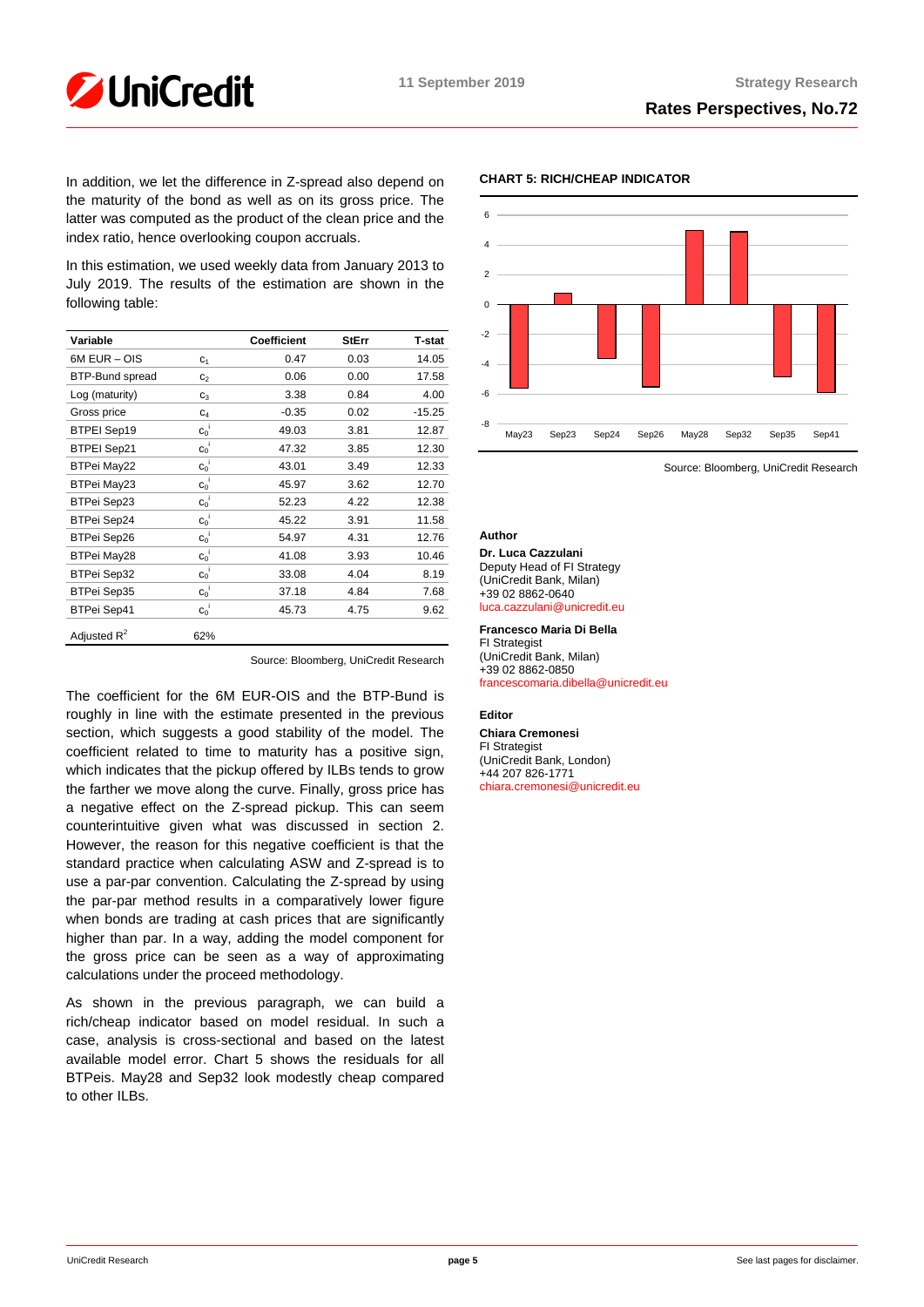

# **Previous editions of Rates Perspectives**

- [»](https://www.research.unicredit.eu/DocsKey/fxfistrategy_docs_2019_173046.ashx?EXT=pdf&KEY=KZGTuQCn4lsvclJnUgseVEGHysWJl2NsYmN8grxHaGuMlNiR5FCG-Q==&T=1) ECB´s QE 2: Number crunching and trade ideas 24 July 2019
- [»](https://www.research.unicredit.eu/DocsKey/fxfistrategy_docs_2019_172874.ashx?EXT=pdf&KEY=KZGTuQCn4lsvclJnUgseVEGHysWJl2NsU6w4VN1R8ufrSpaKVsG8hw==&T=1) BTPi breakeven curve: Too flat and too low 10 July 2019
- [»](https://www.research.unicredit.eu/DocsKey/fxfistrategy_docs_2019_172612.ashx?EXT=pdf&KEY=KZGTuQCn4lsvclJnUgseVEGHysWJl2Ns2prJ4cLGo5kZAYkhTSIwiQ==&T=1) Spain: Still a periphery country, judging from its foreign investors´ base 17 June 2019
- [»](https://www.research.unicredit.eu/DocsKey/fxfistrategy_docs_2019_172362.ashx?EXT=pdf&KEY=KZGTuQCn4lsvclJnUgseVEGHysWJl2NsmV7mtWY1YutdeERi5OnkvA==&T=1) SOFR and SONIA derivative markets: Small in size but growing 24 May 2019
- [»](https://www.research.unicredit.eu/DocsKey/fxfistrategy_docs_2019_171193.ashx?EXT=pdf&KEY=KZGTuQCn4lsvclJnUgseVEGHysWJl2NsQ363zHJuO-4ubO81Q09WWw==&T=1) Flows of eurozone investors into USTs: another factor keeping UST real yields low 8 May 2019
- [»](https://www.research.unicredit.eu/DocsKey/fxfistrategy_docs_2019_170974.ashx?EXT=pdf&KEY=KZGTuQCn4lsvclJnUgseVEGHysWJl2NsRTomOaKjVl9lFV8OK8lXLA==&T=1) ECB tiering and money market rates: The devil is in the details 16 April 2019
- [»](https://www.research.unicredit.eu/DocsKey/fxfistrategy_docs_2019_170284.ashx?EXT=pdf&KEY=KZGTuQCn4lsvclJnUgseVEGHysWJl2NsEwG0xblWxFK9BVQAB4eryA==&T=1) Who are the foreign investors in Italian government debt? A breakdown by geography and institution 3 April 2019
- [»](https://www.research.unicredit.eu/DocsKey/fxfistrategy_docs_2019_170066.ashx?EXT=pdf&KEY=KZGTuQCn4lsvclJnUgseVEGHysWJl2NsNOWCS-vPqTdpZhijXIyJ5Q==&T=1) Bund-swap has lagged Schatz in cheapening: why we expect a correction 18 March 2019
- [»](https://www.research.unicredit.eu/DocsKey/fxfistrategy_docs_2019_169883.ashx?EXT=pdf&KEY=KZGTuQCn4lsvclJnUgseVEGHysWJl2Nsz9dXRsXwpAsZUUpCjW9eRw==&T=1) Keeping in place the Fed´s current monetary policy framework will likely benefit USTs 4 March 2019
- [»](https://www.research.unicredit.eu/DocsKey/fxfistrategy_docs_2019_169681.ashx?EXT=pdf&KEY=KZGTuQCn4lsvclJnUgseVEGHysWJl2NsvFsIe2gTc3YHhaYXz8CyMQ==&T=1) Euribor and ESTER: Where we stand, where we´re going 15 February 2019
- [»](https://www.research.unicredit.eu/DocsKey/fxfistrategy_docs_2019_168976.ashx?EXT=pdf&KEY=KZGTuQCn4lsvclJnUgseVEGHysWJl2NsBRIhGRL9OpCAofKNpRdbqw==&T=1) Our scorecard for EMU countries: A useful tool for detecting misalignments in EGBs valuations 30 January 2019
- [»](https://www.research.unicredit.eu/DocsKey/fxfistrategy_docs_2019_168690.ashx?EXT=pdf&KEY=KZGTuQCn4lsvclJnUgseVEGHysWJl2Ns6zwNCeXNSn5_WEAdcnzkSw==&T=1) Six years after the introduction of CACs in the eurozone: Analyzing the effect on pricing 10 January 2019
- [»](https://www.research.unicredit.eu/DocsKey/fxfistrategy_docs_2018_168081.ashx?EXT=pdf&KEY=KZGTuQCn4lsvclJnUgseVGkpNcRXR5-WdODblZpTi0A4RE9IYOSOOA==&T=1) Supply Outlook 2019: primary market activity to gradually shift to shorter maturities 6 December 2018
- [»](https://www.research.unicredit.eu/DocsKey/fxfistrategy_docs_2018_167651.ashx?EXT=pdf&KEY=KZGTuQCn4lsvclJnUgseVGkpNcRXR5-WLbIUypeIHxyD3rdrNgjwjg==&T=1) Scarcity of Bunds to keep real yields low 29 October 2018
- [»](https://www.research.unicredit.eu/DocsKey/fxfistrategy_docs_2018_167362.ashx?EXT=pdf&KEY=KZGTuQCn4lsvclJnUgseVGkpNcRXR5-W7gOokc4_UKGkd-Hy3Wx_vg==&T=1) Measuring rating expectations for BTPs 4 October 2018
- [»](https://www.research.unicredit.eu/DocsKey/fxfistrategy_docs_2018_167162.ashx?EXT=pdf&KEY=KZGTuQCn4lsvclJnUgseVGkpNcRXR5-WLonU6aW-riDJHVt4RBRKJQ==&T=1) Scarcity of Bunds (and safe eurozone paper) will remain an issue in 2019 17 September 2018
- [»](https://www.research.unicredit.eu/DocsKey/fxfistrategy_docs_2018_166735.ashx?EXT=pdf&KEY=KZGTuQCn4lsvclJnUgseVGkpNcRXR5-WJcyLXLDNCHrk_1IGoA85eQ==&T=1) CCTs: a good buying opportunity on a medium-term horizon 30 July 2018
- [»](https://www.research.unicredit.eu/DocsKey/fxfistrategy_docs_2018_165506.ashx?EXT=pdf&KEY=KZGTuQCn4lsvclJnUgseVGkpNcRXR5-WelAdBLCjwv2CsrEf1G_7vA==&T=1) ECB QE reinvestments: maturity matters 18 July 2018
- [»](https://www.research.unicredit.eu/DocsKey/fxfistrategy_docs_2018_165296.ashx?EXT=pdf&KEY=KZGTuQCn4lsvclJnUgseVGkpNcRXR5-Wl83fmK6epfPJRPrdFbpp8A==&T=1) ECB forward guidance: we like 5/30Y flatteners and sovereign credit-risk exposure 2 July 2018
- [»](https://www.research.unicredit.eu/DocsKey/fxfistrategy_docs_2018_165113.ashx?EXT=pdf&KEY=KZGTuQCn4lsvclJnUgseVGkpNcRXR5-WdMw8JSHF2Ih6d0UhMlk5iA==&T=1) Investing in USTs: to hedge or not to hedge? 18 June 2018
- [»](https://www.research.unicredit.eu/DocsKey/fxfistrategy_docs_2018_164967.ashx?EXT=pdf&KEY=KZGTuQCn4lsvclJnUgseVGkpNcRXR5-WLoNFhsvJBXHbE69WfFEurg==&T=1) Who holds the BTPs? Dissecting Italian public debt investor base 5 June 2018
- [»](https://www.research.unicredit.eu/DocsKey/fxfistrategy_docs_2018_164775.ashx?EXT=pdf&KEY=KZGTuQCn4lsvclJnUgseVGkpNcRXR5-WZF21zKfJuZ_5iLWWjJ2GpQ==&T=1) Italy funding, progress, cost and outlook: as good as it gets 17 May 2018
- [»](https://www.research.unicredit.eu/DocsKey/fxfistrategy_docs_2018_164589.ashx?EXT=pdf&KEY=KZGTuQCn4lsvclJnUgseVGkpNcRXR5-WHckxsj1laTH6N7QU0C6uzQ==&T=1) A model for POLGB yields 3 May 2018
- [»](https://www.research.unicredit.eu/DocsKey/fxfistrategy_docs_2018_164411.ashx?EXT=pdf&KEY=KZGTuQCn4lsvclJnUgseVGkpNcRXR5-W4Dmv9B6O0atd94s-0yUFlA==&T=1) 10Y BTP-SPGB spread: wide compared to fundamentals but convergence to fair value is tricky 19 April 2018
- [»](https://www.research.unicredit.eu/DocsKey/fxfistrategy_docs_2018_164242.ashx?EXT=pdf&KEY=KZGTuQCn4lsvclJnUgseVGkpNcRXR5-WFjPeFcDloA2Q8h6v6oWNhw==&T=1) T-LTRO II early repayments: why we are not concerned 5 April 2018
- [»](https://www.research.unicredit.eu/DocsKey/fxfistrategy_docs_2018_164099.ashx?EXT=pdf&KEY=KZGTuQCn4lsvclJnUgseVGkpNcRXR5-WK-s5y8Kxt0FmgxTPbhrZtA==&T=1) US 10Y fair value model part II: breakeven inflation 22 March 2018
- [»](https://www.research.unicredit.eu/DocsKey/fxfistrategy_docs_2018_163914.ashx?EXT=pdf&KEY=KZGTuQCn4lsvclJnUgseVGkpNcRXR5-W6uAyZrmo_juOWp31QBzAwQ==&T=1) Upside risks to the US term premium 8 March 2018
- [»](https://www.research.unicredit.eu/DocsKey/fxfistrategy_docs_2018_163795.ashx?EXT=pdf&KEY=KZGTuQCn4lsvclJnUgseVGkpNcRXR5-W31oteEsRkw-wRr-E75wyXQ==&T=1) US real yields are in line with our fair-value model 26 February 2018
- [»](https://www.research.unicredit.eu/DocsKey/fxfistrategy_docs_2018_163569.ashx?EXT=pdf&KEY=KZGTuQCn4lsvclJnUgseVGkpNcRXR5-WOwinUv5yvR4A_iRZMMXqUg==&T=1) Foreign ownership of EM local currency debt: trends, indices and effects on FX and yields 8 February 2018
- [»](https://www.research.unicredit.eu/DocsKey/fxfistrategy_docs_2018_163350.ashx?EXT=pdf&KEY=KZGTuQCn4lsvclJnUgseVGkpNcRXR5-WSfc0pL8-Nw1KrcsN90zewQ==&T=1) EUR-USD cross currency: no normalization in sight 25 January 2018
- [»](https://www.research.unicredit.eu/DocsKey/fxfistrategy_docs_2018_163165.ashx?EXT=pdf&KEY=KZGTuQCn4lsvclJnUgseVGkpNcRXR5-WizOxQ_qd2pKve_EGsME8pw==&T=1) Italy´s 2018 funding: how to trade it 11 January 2018
- [»](https://www.research.unicredit.eu/DocsKey/fxfistrategy_docs_2017_162876.ashx?EXT=pdf&KEY=KZGTuQCn4lsvclJnUgseVBaZnvdiHIQjhlAgRXaAk9xO-WbIBHzmug==&T=1) We prefer credit to duration risk, especially at the longer maturities 7 December 2017
- [»](https://www.research.unicredit.eu/DocsKey/fxfistrategy_docs_2017_162702.ashx?EXT=pdf&KEY=KZGTuQCn4lsvclJnUgseVBaZnvdiHIQj7kV9jp7KGvx_rQqXOlHcBw==&T=1) CEE rates are unlikely to spike in 2018 23 November 2017
- [»](https://www.research.unicredit.eu/DocsKey/fxfistrategy_docs_2017_162521.ashx?EXT=pdf&KEY=KZGTuQCn4lsvclJnUgseVBaZnvdiHIQjHP5HTV6m0S1CZt4h4v7Z7Q==&T=1) UST market: will foreign investors come to the rescue? 9 November 2017
- [»](https://www.research.unicredit.eu/DocsKey/fxfistrategy_docs_2017_162320.ashx?EXT=pdf&KEY=KZGTuQCn4lsvclJnUgseVBaZnvdiHIQj7vBnJBqFdLl3ZPdTI9qTEg==&T=1) Utilizing typical Bund futures trading patterns around major events 25 October 2017
- [»](https://www.research.unicredit.eu/DocsKey/fxfistrategy_docs_2017_162088.ashx?EXT=pdf&KEY=KZGTuQCn4lsvclJnUgseVBaZnvdiHIQjLG2elrHjRgNsVyg0ExmjEg==&T=1) Real natural rate (r\*) estimates suggest that 10Y real Bund yields and swap rates trade at ´absurdly´ low levels 12 October 2017
- [»](https://www.research.unicredit.eu/DocsKey/fxfistrategy_docs_2017_161898.ashx?EXT=pdf&KEY=KZGTuQCn4lsvclJnUgseVBaZnvdiHIQjrj0KZCHHFHi6OScMLpHSeg==&T=1) The empirical trade-off between rating and credit spreads 28 September 2017
- [»](https://www.research.unicredit.eu/DocsKey/fxfistrategy_docs_2017_161722.ashx?EXT=pdf&KEY=KZGTuQCn4lsvclJnUgseVBaZnvdiHIQj2RiMvOdXRPDdJKTt9ts8Kg==&T=1) PSPP reinvestment will pick up next year, partly offsetting tapering 14 September 2017
- [»](https://www.research.unicredit.eu/DocsKey/fxfistrategy_docs_2017_161534.ashx?EXT=pdf&KEY=KZGTuQCn4lsvclJnUgseVBaZnvdiHIQjVxL97NWBQ2U0RIuZAXWj6Q==&T=1) European bond markets: macro revision trend remains a key ingredient for timing purposes 1 September 2017
- [»](https://www.research.unicredit.eu/DocsKey/fxfistrategy_docs_2017_161025.ashx?EXT=pdf&KEY=KZGTuQCn4lsvclJnUgseVBaZnvdiHIQjHTPE5wRiE1gKKsnUfpC3fQ==&T=1) The ´T-word´: lessons from the US experience 20 July 2017
- [»](https://www.research.unicredit.eu/DocsKey/fxfistrategy_docs_2017_160810.ashx?EXT=pdf&KEY=KZGTuQCn4lsvclJnUgseVBaZnvdiHIQjtaQqMdLfQgUWFRAgBEcyHQ==&T=1) 10/30Y spreads the two sides of the Atlantic: play it tactically 7 July 2017
- [»](https://www.research.unicredit.eu/DocsKey/fxfistrategy_docs_2017_160511.ashx?EXT=pdf&KEY=KZGTuQCn4lsvclJnUgseVBaZnvdiHIQjPT9pq4vd_J0MIyuHYzmaBw==&T=1) Inflation-linked bonds: striking the right balance between inflation projections and current ILB valuations 23 June 2017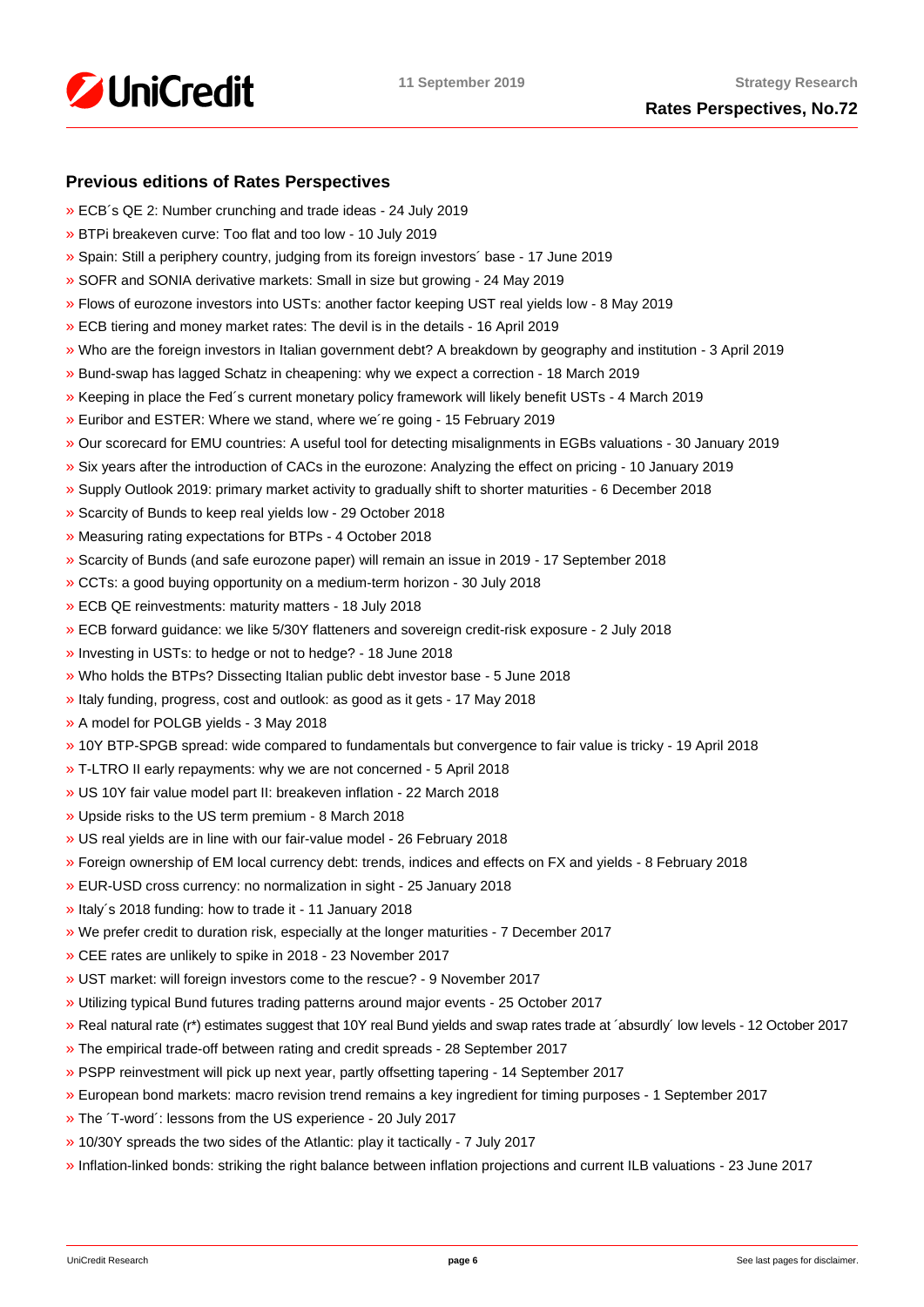

# **Legal Notices**

# **Glossary**

A comprehensive glossary for many of the terms used in the report is available on our website: [link](https://www.unicreditresearch.eu/index.php?id=glossary)

#### **Disclaimer**

Our recommendations are based on information obtained from or are based upon public information sources that we consider to be reliable, but for the completeness and<br>accuracy of which we assume no liability. All informatio as of the date of the issue unless stated otherwise. We reserve the right to modify the views expressed herein at any time without notice. Moreover, we reserve the right not to update this information or to discontinue it altogether without notice. This report may contain links to websites of third parties, the content of which is not controlled by UniCredit Bank. No liability is assumed for the content of these third-party websites.

This report is for information purposes only and (i) does not constitute or form part of any offer for sale or subscription of or solicitation of any offer to buy or subscribe for any<br>financial, money market or investment for any financial, money market or investment instrument or any security nor (iii) as marketing material within the meaning of applicable prospectus law . The investment possibilities discussed in this report may not be suitable for certain investors depending on their specific investment objectives and time horizon or in the context of their overall<br>financial situation. The investments di adverse effect on the value of investments. Furthermore, past performance is not necessarily indicative of future results. In particular, the risks associated with an investment in the financial, money market or investment instrument or security under discussion are not explained in their entirety.

This information is given without any warranty on an "as is" basis and should not be regarded as a substitute for obtaining individual advice. Investors must make their own determination of the appropriateness of an investment in any instruments referred to herein based on the merits and risks involved, their own investment strategy and their legal,<br>fiscal and financial position. As this docu of it shall form the basis of, or be relied on in connection with or act as an inducement to enter into, any contract or commitment whatsoever. Investors are urged to contact their bank's investment advisor for individual explanations and advice.

Neither UniCredit Bank AG, UniCredit Bank AG London Branch, UniCredit Bank AG Milan Branch, UniCredit Bank AG Vienna Branch, UniCredit Bank Austria AG, UniCredit Bulbank, Zagrebačka banka d.d., UniCredit Bank Czech Republic and Slovakia, ZAO UniCredit Bank Russia, UniCredit Bank Czech Republic and Slovakia Slovakia Branch,<br>UniCredit Bank Romania, UniCredit Bank AG New York Branch n (in negligence or otherwise) for any loss howsoever arising from any use of this document or its contents or otherwise arising in connection therewith.

This report is being distributed by electronic and ordinary mail to professional investors, who are expected to make their own investment decisions without undue reliance on this<br>publication, and may not be redistributed,

This report was completed and first published on 11 September 2019 at 09:15.

#### **Responsibility for the content of this publication lies with:**

#### **UniCredit Group and its subsidiaries are subject to regulation by the European Central Bank**

a) UniCredit Bank AG (UniCredit Bank, Munich or Frankfurt), Arabellastraße 12, 81925 Munich, Germany, (also responsible for the distribution pursuant to §34b WpHG). Regulatory authority: "BaFin" – Bundesanstalt für Finanzdienstleistungsaufsicht, Marie-Curie-Str. 24-28, 60439 Frankfurt, Germany.

b) UniCredit Bank AG London Branch (UniCredit Bank, London), Moor House, 120 London Wall, London EC2Y 5ET, United Kingdom. Regulatory authority: "BaFin" –<br>Bundesanstalt für Finanzdienstleistungsaufsicht, Marie-Curie-Str. 2 regulatory status are available on request.

c) UniCredit Bank AG Milan Branch (UniCredit Bank, Milan), Piazza Gae Aulenti, 4 - Torre C, 20154 Milan, Italy, duly authorized by the Bank of Italy to provide investment services.

Regulatory authority: "Bank of Italy", Via Nazionale 91, 00184 Roma, Italy and Bundesanstalt für Finanzdienstleistungsaufsicht, Marie-Curie-Str. 24-28, 60439 Frankfurt, Germany.

d) UniCredit Bank AG Vienna Branch (UniCredit Bank, Vienna), Rothschildplatz 1, 1020 Vienna, Austria. Regulatory authority: Finanzmarktaufsichtsbehörde (FMA), Otto-<br>Wagner-Platz 5, 1090 Vienna, Austria and subject to limit e) UniCredit Bank Austria AG (Bank Austria), Rothschildplatz 1, 1020 Vienna, Austria. Regulatory authority: Finanzmarktaufsichtsbehörde (FMA), Otto-Wagner-Platz 5, 1090

Vienna, Austria f) UniCredit Bulbank, Sveta Nedelya Sq. 7, BG-1000 Sofia, Bulgaria. Regulatory authority: Financial Supervision Commission (FSC), 16 Budapeshta str., 1000 Sofia, Bulgaria

g) Zagrebačka banka d.d., Trg bana Josipa Jelačića 10, HR-10000 Zagreb, Croatia. Regulatory authority: Croatian Agency for Supervision of Financial Services, Franje Račkoga 6, 10000 Zagreb, Croatia

h) UniCredit Bank Czech Republic and Slovakia, Želetavská 1525/1, 140 92 Praga 4, Czech Republic. Regulatory authority: CNB Czech National Bank, Na Příkopě 28, 115 03 Praga 1, Czech Republic

i) ZAO UniCredit Bank Russia (UniCredit Russia), Prechistenskaya nab. 9, RF-119034 Moscow, Russia. Regulatory authority: Federal Service on Financial Markets, 9 Leninsky prospekt, Moscow 119991, Russia

j) UniCredit Bank Czech Republic and Slovakia, Slovakia Branch, Sancova 1/A, SK-813 33 Bratislava, Slovakia. Regulatory authority: CNB Czech National Bank, Na Příkopě 28,<br>115 03 Praha 1, Czech Republic and subject to limit

k) UniCredit Bank Romania, Bucharest 1F Expozitiei Boulevard, 012101 Bucharest 1, Romania. Regulatory authority: National Bank of Romania, 25 Lipscani Street, 030031, 3rd District, Bucharest, Romania

l) UniCredit Bank AG New York Branch (UniCredit Bank, New York), 150 East 42nd Street, New York, NY 10017. Regulatory authority: "BaFin" – Bundesanstalt für Finanzdienstleistungsaufsicht, Marie-Curie-Str. 24-28, 60439 Frankfurt, Germany and New York State Department of Financial Services, One State Street, New York, NY 10004-1511 Further details regarding our regulatory status are available on request.

#### **ANALYST DECLARATION**

The analyst's remuneration has not been, and will not be, geared to the recommendations or views expressed in this report, neither directly nor indirectly.

All of the views expressed accurately reflect the analyst's views, which have not been influenced by considerations of UniCredit Bank's business or client relationships.

#### **POTENTIAL CONFLICTS OF INTERESTS**

You will find a list of keys for company specific regulatory disclosures on our websit[e https://www.unicreditresearch.eu/index.php?id=disclaimer.](https://www.unicreditresearch.eu/index.php?id=disclaimer)

#### **RECOMMENDATIONS, RATINGS AND EVALUATION METHODOLOGY**

You will find the history of rating regarding recommendation changes as well as an overview of the breakdown in absolute and relative terms of our investment ratings, and a note on the evaluation basis for interest-bearing evaluation basis for interest-bearing securities on our website https://www.unicreditresearch.euror.eu **ADDITIONAL REQUIRED DISCLOSURES UNDER THE LAWS AND REGULATIONS OF JURISDICTIONS INDICATED**

You will find a list of further additional required disclosures under the laws and regulations of the jurisdictions indicated on our website

#### [https://www.unicreditresearch.eu/index.php?id=disclaimer.](https://www.unicreditresearch.eu/index.php?id=disclaimer)

E 19/3